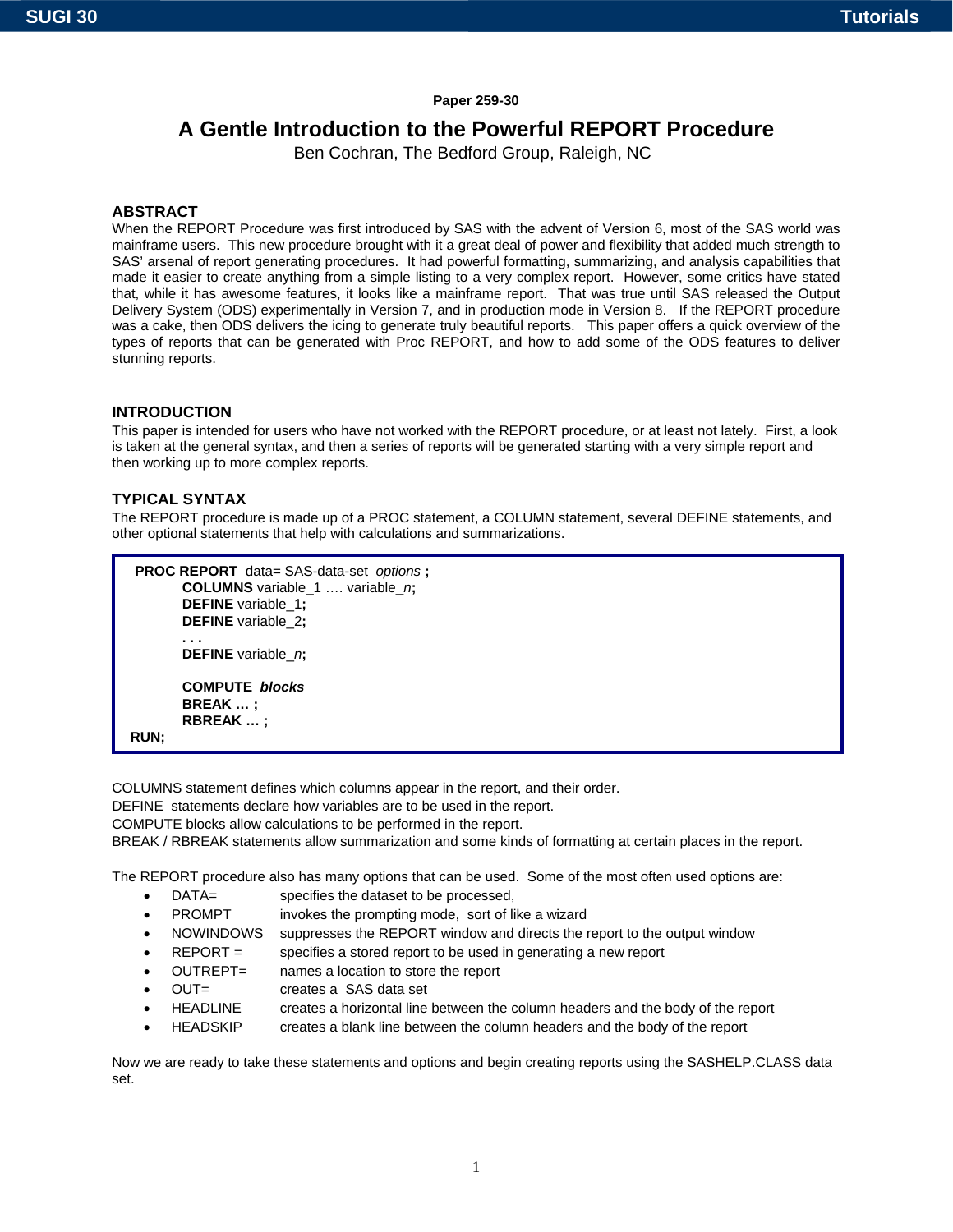**Task 1:** Generate a basic Report using the REPORT procedure.

```
proc report data=sashelp.class nowindows;
     columns name sex age height weight;
     define name
                    \angle display
                                 'Name'
                                           width=10;
                    / display
                                 'Gender'
     define sex
                                          width = 6:
                    \overline{7} display
                                 'Age'
     define age
                                           width=4;define height / analysis 'Height'
                                           format=8.1;
     define weight / analysis 'Weight' format=8.1;
run.
```
Program 1.

Notice the DEFINE statements. The term following the '/' specifies the way the REPORT procedure uses the column. Columns can be defined as:

- GROUP puts observations into categories
- DISPLAY displays values for each observation
- ANALYSIS contributes values to a calculation or statistic
- ORDER defines the order of the report rows
- ACROSS creates columns for each of its values
- COMPUTED its values are created in a COMPUTE block.

Now, lets look at the output created from the above program.

|             |        | The SAS System |         |         |  |
|-------------|--------|----------------|---------|---------|--|
| <b>Name</b> | Gender | Age            | He ight | We ight |  |
| Alfred      | M      | 14             | 69.0    | 112.5   |  |
| Alice       | F      | 13             | 56.5    | 84.0    |  |
| Barbara     |        | 13             | 65.3    | 98.0    |  |
| Carol       |        | 14             | 62.8    | 102.5   |  |
| Henry       | M      | 14             | 63.5    | 102.5   |  |
| James       | M      | 12             | 57.3    | 83.0    |  |
| Jane        | F      | 12             | 59.8    | 84.5    |  |
| Janet       |        | 15             | 62.5    | 112.5   |  |
| Jeffrey     | M      | 13             | 62.5    | 84.0    |  |
| John        | M      | 12             | 59.0    | 99.5    |  |
| Joyce       | F      | 11             | 51.3    | 50.5    |  |
| Judy        |        | 14             | 64.3    | 90.0    |  |

Output 1 – Partial PROC REPORT output.

At first glance, this looks a little like PROC PRINT output without the OBS column. Aesthetically, the output could use some improvement, so let's enhance the report.

**Task 2:** Add a Compute Block and a total row at the end of the report.

```
proc report data=sashelp.class nowindows headline headskip;
       columns name sex age height weight ratio;
       define name
                           \angle display
                                            'Name'
                                                        width=10:
                                            "Gender' width=6;/ display
       define sex
       define age / display 'Age' width=4;<br>define height / analysis mean 'Height' format=8.1;<br>define weight / analysis mean 'Height' format=8.1;<br>define ratio / computed format=6.2;
       compute ratio;
           ratio = height.mean / weight.mean;
       endcompute;
       rbreak after / summarize dol dul;
run,
```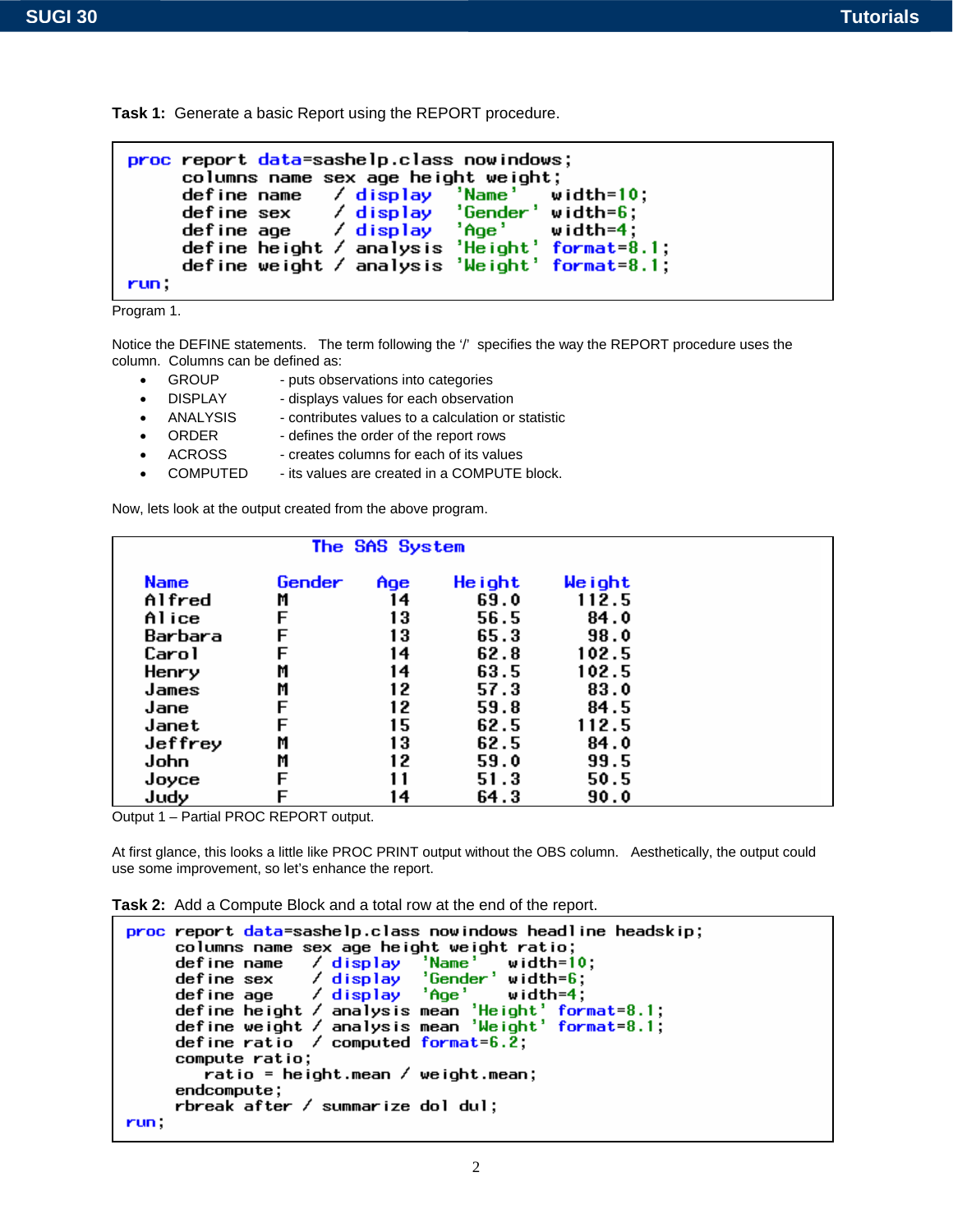#### Program 2.

You can see the new column, **ratio**, as well as the averages for **Height**, **Weight** and **ratio** at the end of the report.

| <b>Name</b> | Gender | Age | He ight  | Weight | ratio |
|-------------|--------|-----|----------|--------|-------|
| Alfred      | M      | 14  | 69.0     | 112.5  | 0.61  |
| Alice       | F      | 13  | 56.5     | 84.0   | 0.67  |
| Barbara     | F      | 13  | 65.3     | 98.0   | 0.67  |
| Carol       | F      | 14  | 62.8     | 102.5  | 0.61  |
| Henry       | Μ      | 14  | 63.5     | 102.5  | 0.62  |
| James       | M      | 12  | 57.3     | 83.0   | 0.69  |
| Jane        | F      | 12  | 59.8     | 84.5   | 0.71  |
| Janet       | F      | 15  | 62.5     | 112.5  | 0.56  |
| Jeffrey     | M      | 13  | 62.5     | 84.0   | 0.74  |
| John        | M      | 12  | 59.0     | 99.5   | 0.59  |
| Joyce       | F      | 11  | 51.3     | 50.5   | 1.02  |
| Judy        | F      | 14  | 64.3     | 90.0   | 0.71  |
| Louise      | F      | 12  | 56.3     | 77.0   | 0.73  |
| Mary        | F      | 15  | 66.5     | 112.0  | 0.59  |
| Philip      | M      | 16  | 72.0     | 150.0  | 0.48  |
| Robert      | M      | 12  | 64.8     | 128.0  | 0.51  |
| Ronald      | M      | 15  | 67.0     | 133.0  | 0.50  |
| Thomas      | M      | 11  | 57.5     | 85.0   | 0.68  |
| William     | Μ      | 15  | 66.5     | 112.0  | 0.59  |
|             |        |     | ======== |        | ====  |
|             |        |     | 62.3     | 100.0  | 0.62  |
|             |        |     | ======== |        |       |

Output 2.

Notice the columns defined as ANALYSIS and COMPUTED have MEANS generated with the RBREAK statement. The DUL stands for double underline and DOL stands for double overline. Why is there no AVERAGE for **age** at the end of the report?

**Task 3:** Generate subtotals and add a blank line after each gender.

```
proc report data=sashelp.class nowindows headline headskip;
        columns sex name age height weight ratio;
                                / group<br>/ <mark>display</mark>
                                                    'Gender'
        define sex
                                                                       width=10:
        define sex / group 'Gender' width=10;<br>define name / display 'Name' width=6;<br>define age / analysis mean 'Age' width=4;<br>define height / analysis mean 'Height' format=8.1;<br>define weight / analysis mean 'Weight' format=8.1;<br>d
        compute ratio;
             ratio = height.mean / weight.mean;
        endcompute;
        break after sex / skip summarize dol dul;
run.
```


Notice the BREAK statement and its options. Also notice that the BREAK statement has been dropped. Look at the definition of **age**; it has been changed from display to analysis. Also note the addition of the MEAN statistic.

Notice that the order of the variables have rearranged. **Sex** and **name** have been switched. **Sex** has been redefined as a GROUP variable.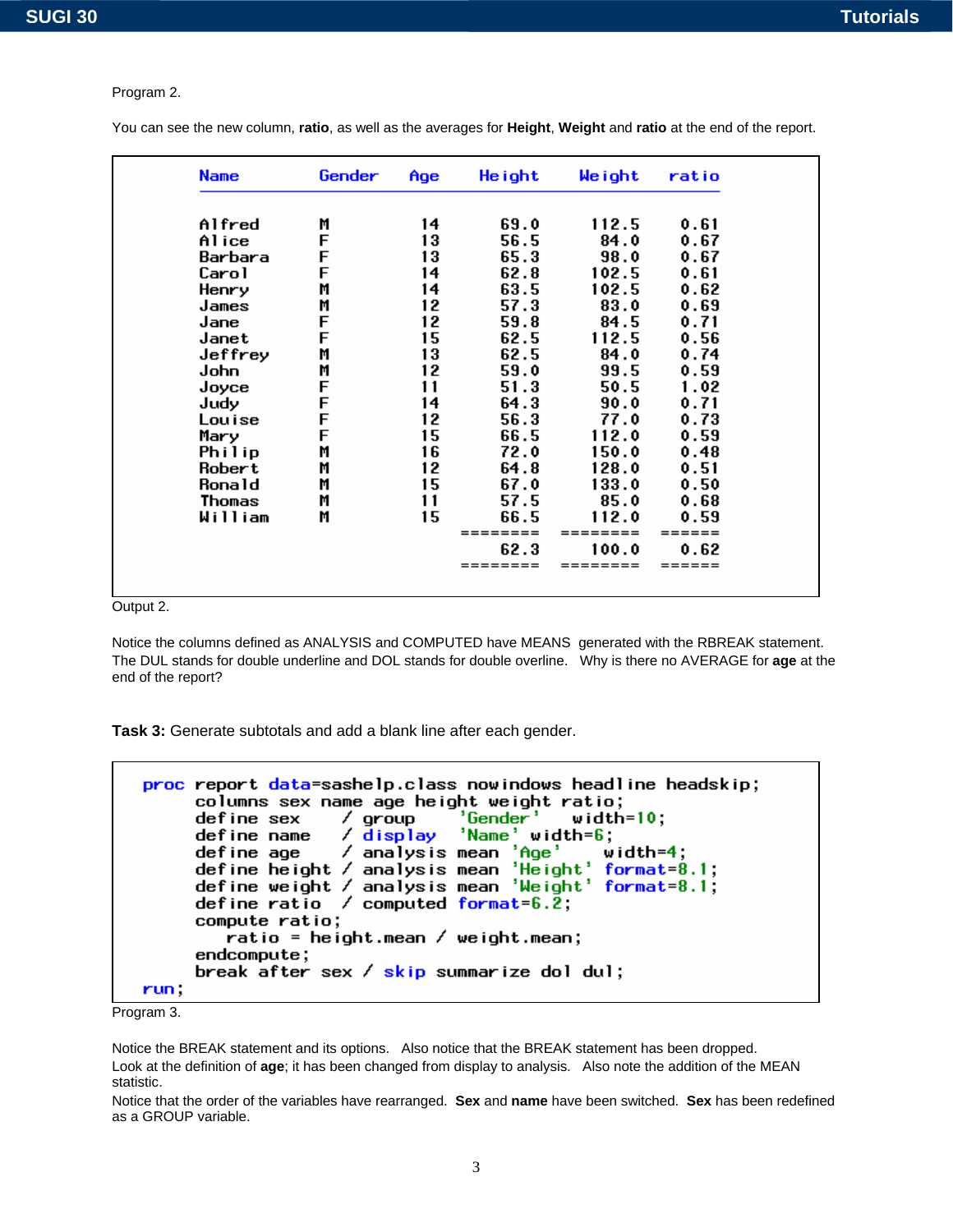|            |               |           | The SAS System |          |        |
|------------|---------------|-----------|----------------|----------|--------|
| Gender     | <b>Name</b>   | Age       | Height         | Weight   | ratio  |
| F          | Alice         | 13        | 56.5           | 84.0     | 0.67   |
|            | Barbar        | 13        | 65.3           | 98.0     | 0.67   |
|            | Carol         | 14        | 62.8           | 102.5    | 0.61   |
|            | Jane          | 12        | 59.8           | 84.5     | 0.71   |
|            | Janet         | 15        | 62.5           | 112.5    | 0.56   |
|            | Joyce         | 11        | 51.3           | 50.5     | 1.02   |
|            | Judy          | 14        | 64.3           | 90.0     | 0.71   |
|            | Louise        | 12        | 56.3           | 77.0     | 0.73   |
|            | Mary          | 15        | 66.5           | 112.0    | 0.59   |
| ========== |               | $== ==$   | ========       | ======== | ====== |
| F          |               | 13.2      | 60.6           | 90.1     | 0.67   |
| $======$   |               | $== == =$ |                |          |        |
| M          | Alfred        | 14        | 69.0           | 112.5    | 0.61   |
|            | Henry         | 14        | 63.5           | 102.5    | 0.62   |
|            | James         | 12        | 57.3           | 83.0     | 0.69   |
|            | Jeffre        | 13        | 62.5           | 84.0     | 0.74   |
|            | John          | 12        | 59.0           | 99.5     | 0.59   |
|            | Philip        | 16        | 72.0           | 150.0    | 0.48   |
|            | Robert        | 12        | 64.8           | 128.0    | 0.51   |
|            | Ronald        | 15        | 67.0           | 133.0    | 0.50   |
|            | <b>Thomas</b> | 11        | 57.5           | 85.0     | 0.68   |
|            | Willia        | 15        | 66.5           | 112.0    | 0.59   |
|            |               | $====$    |                |          | ====== |
| м          |               | 13.4      | 63.9           | 109.0    | 0.59   |
| ========== |               | ====      |                | ======== | ====== |

Output 3.

**Task 4:** Calculate Percentages with PROC REPORT.

In the next task, calculate the percentages that each row represents for each group. In this case, the percentages are to add up to 100 for each group. One sub-task that needs to be done is to add up weight for each group, then divide each persons weight by the group total.

```
title 'Calculating Percentages with Proc Report';
proc report data=sashelp.class nowindows headline headskip;
       report data-sasterp.class now moows head the headskip,<br>columns sex name height weight weight_pct;<br>define sex / group 'Gender' width=10;<br>define name / display 'Name' width=6;<br>define height / analysis mean 'Height' format=8
       *-------- Calculations for each row ----------
                                                                               -----*:
       compute weight_pct;
           weight pct = weight.sum / weight_sum;
       endcompute;----------*;
       compute before sex;
           weight\_sum = weight.sum;endcompute;break after sex / skip summarize dol dul;
run.
```
Program 4.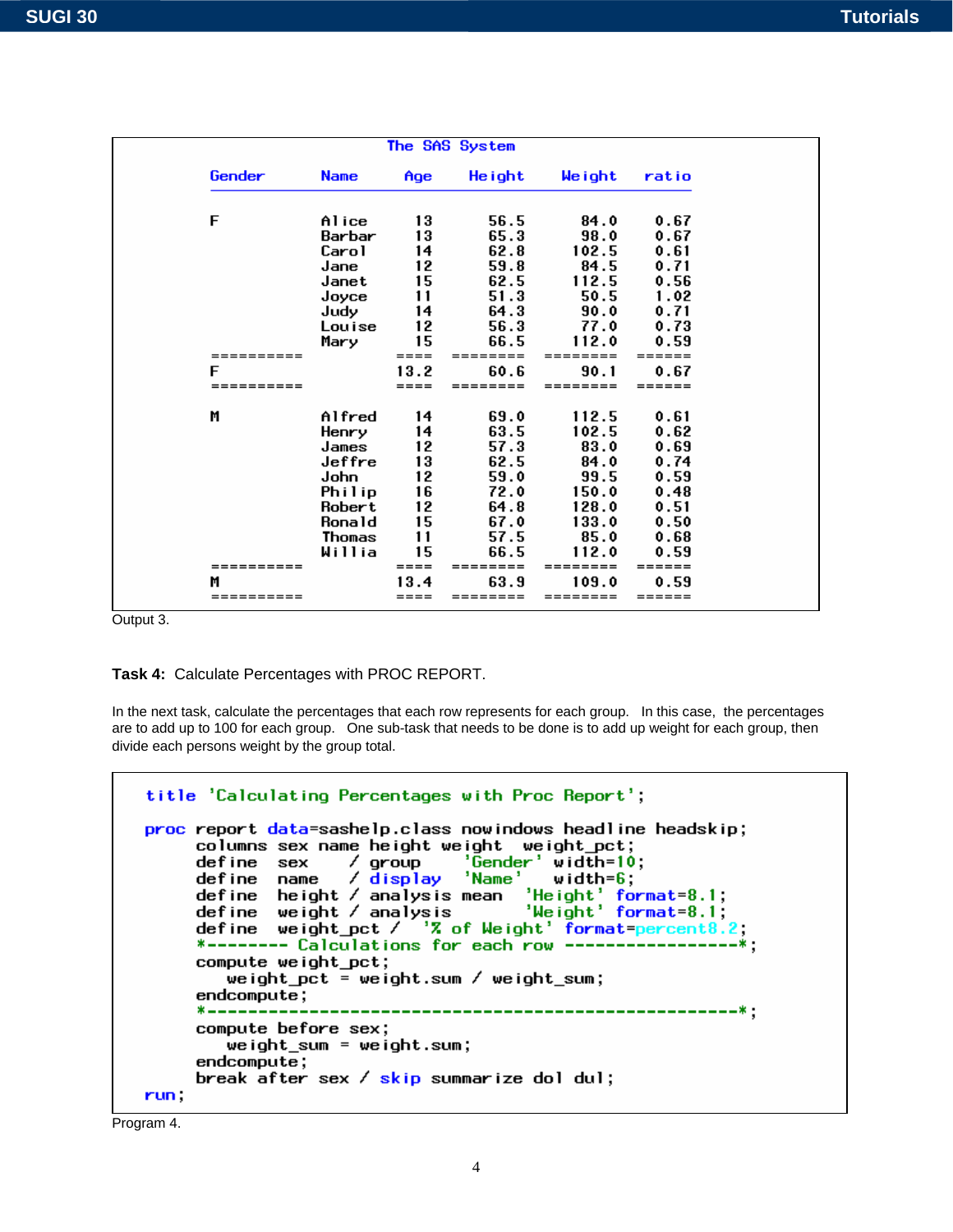|            |             |          |          | % of     |
|------------|-------------|----------|----------|----------|
| Gender     | <b>Name</b> | He ight  | Weight   | We ight  |
| F          | Alice       | 56.5     | 84.0     | 10.367   |
|            | Barbar      | 65.3     | 98.0     | 12.087   |
|            | Carol       | 62.8     | 102.5    | 12.647   |
|            | Jane        | 59.8     | 84.5     | 10.427   |
|            | Janet       | 62.5     | 112.5    | 13.877   |
|            | Joyce       | 51.3     | 50.5     | 6.237    |
|            | Judy        | 64.3     | 90.0     | 11.10%   |
|            | Louise      | 56.3     | 77.0     | 9.49%    |
|            | Mary        | 66.5     | 112.0    | 13.817   |
| ========== |             | =======  | ======== | ======== |
| F          |             | 60.6     | 811.0    | 100.07   |
| ========== |             | ======== | ======== | ======== |
| M          | Alfred      | 69.0     | 112.5    | 10.337   |
|            | Henry       | 63.5     | 102.5    | 9.417    |
|            | James       | 57.3     | 83.0     | 7.62%    |
|            | Jeffre      | 62.5     | 84.0     | 7.712    |
|            | John        | 59.0     | 99.5     | 9.137    |
|            | Philip      | 72.0     | 150.0    | 13.777   |
|            | Robert      | 64.8     | 128.0    | 11.757   |
|            | Ronald      | 67.0     | 133.0    | 12.21%   |
|            | Thomas      | 57.5     | 85.0     | 7.80%    |
|            | Willia      | 66.5     | 112.0    | 10.287   |
| ========== |             | ======== | ======== | ======== |
| M          |             | 63.9     | 1089.5   | 100.07   |
| ========== |             | ======== |          |          |

Notice the two compute blocks. The second one creates **weight\_sum** which is the total weight for each group. The second compute block calculates each person's percent of the group. Also notice that the statistic has been dropped from the DEFINE statement for **weight.**

Output 4.

Notice the **weight** column. The total weight is displayed for it, while the average is displayed for the **height** column. Is the subtotal for **weight** really realistic for this report? Maybe not, but it is needed here to calculate the percents. What we need is a way to have access to the sum of **weight**, but not display it in the report. Is there a way to do this in PROC REPORT?

**Task 5.** Enhance the report by not displaying the WEIGHT column.

```
proc report data=sashelp.class nowindows headline headskip;
     columns sex name height weight weight pct;
                      / group<br>/ <mark>display</mark>
                                  \frac{1}{2}Gender \frac{1}{2} width=10;
     define sex
                                  'Name'
     define name
                                            width = 6define height / analysis mean 'Height' format=8.1;
              weight / analysis mean in
                                                 format=8.1:
     define
             weight_pct / '7 of Weight' format=percent8
     define
     *------- Calculations for each row ---
     compute weight_pct;
        weight_pct = weight.sum / weight_sum;
     endcompute;
```
Partial Program 5.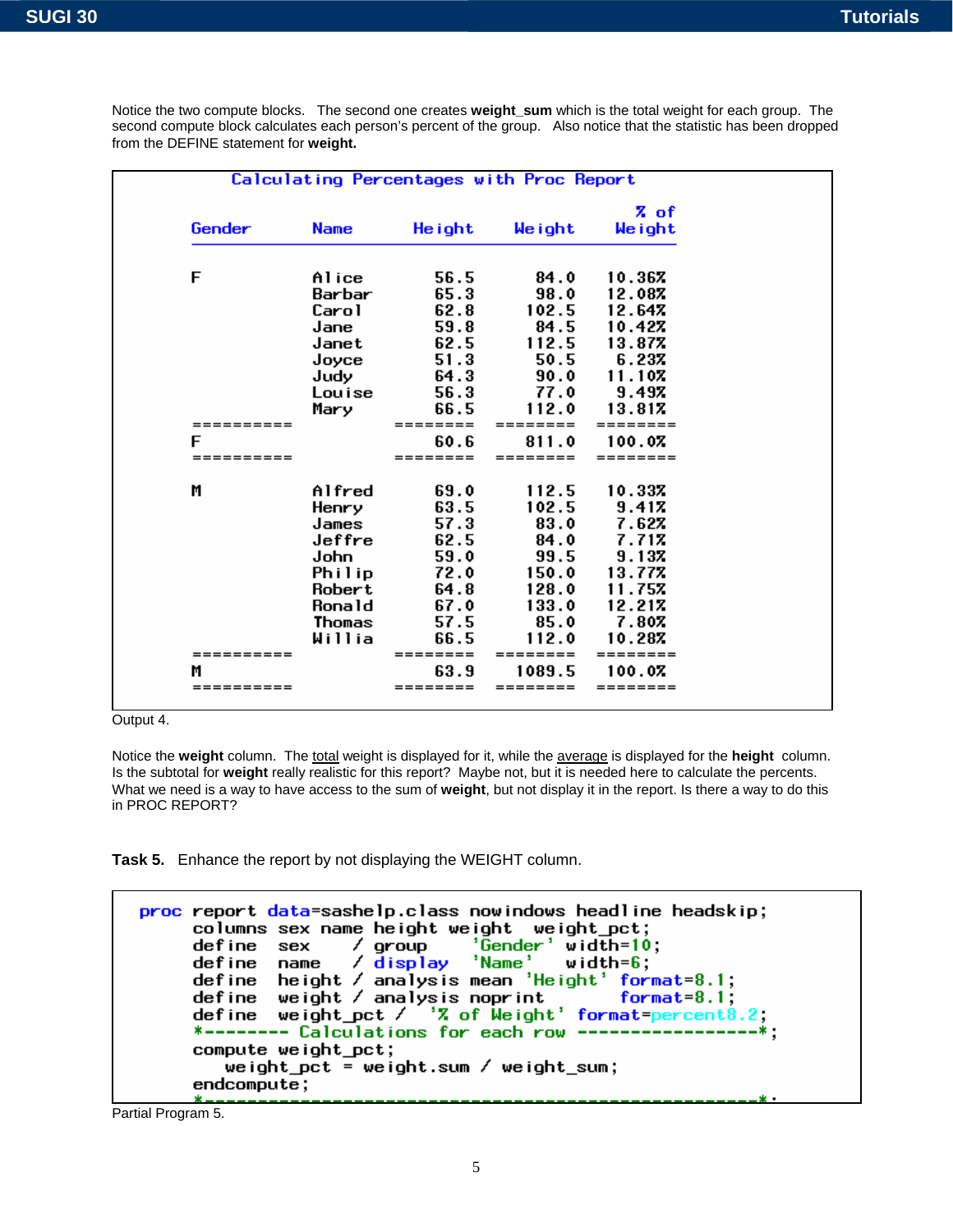| Gender   | <b>Name</b> | He ight  | <b>Z</b> of<br>Weight |
|----------|-------------|----------|-----------------------|
|          |             |          |                       |
| F        | Alice       | 56.5     | 10.367                |
|          | Barbar      | 65.3     | 12.08%                |
|          | Carol       | 62.8     | 12.64%                |
|          | Jane        | 59.8     | 10.427                |
|          | Janet       | 62.5     | 13.87%                |
|          | Joyce       | 51.3     | 6.237                 |
|          | Judy        | 64.3     | 11.10%                |
|          | Louise      | 56.3     | 9.497                 |
|          | Mary        | 66.5     | 13.817                |
| ======== |             | ======== | ========              |
| F        |             | 60.6     | 100.07                |
| ======   |             | ======   | ========              |

Notice the DEFINE statement for **weight**; there is a NOPRINT option that 'hides' the weight column from the output.

Partial Output 5.

Notice the absence of the **weight** column. But what if we wanted a column showing **weight**, and subtotals showing the average **weight** for each group in addition to the weight % column. Can this be done? What would be needed in the Proc REPORT step?

**Task 6.** Add a column to display **weight** and its AVERAGE for each group.

```
proc report data=sashelp.class nowindows headline headskip;
      columns sex name height weight weight=weight2 weight_pct;
                                         <sup>7</sup>Gender<sup>7</sup> width=10;<br>'Name' width=6;
      define sex
                          / group
      define name
                          \angle display
      define height / analysis mean 'Height' format=8.1;
      define weight / analysis noprint format=8.1;<br>define weight2 / analysis mean format=8.1;<br>define weight_pct / 'X of Weight' format=percent8.2;
      *------- Calculations for each row ------
      compute weight_pct;
          weight_pct = weight.sum / weight_sum;
      endcompute;
      * - - - - - - -------------------------------
      compute before sex;
          weight sum = weight.sum;
      endcompute;
      break after sex / skip summarize dol dul;
run,
```
Program 6.

Notice the **'weight = weight2'** in the COLUMNS statement. This creates an alias for **weight,** giving this report two weight columns, **weight** and **weight2**, each with its own definition. The statistic for **weight** defaults to **sum** and is used in calculating percentages, but is not displayed in the report because of the NOPRINT definition. **Weight2** is used to display the averages for each value of the **sex** variable.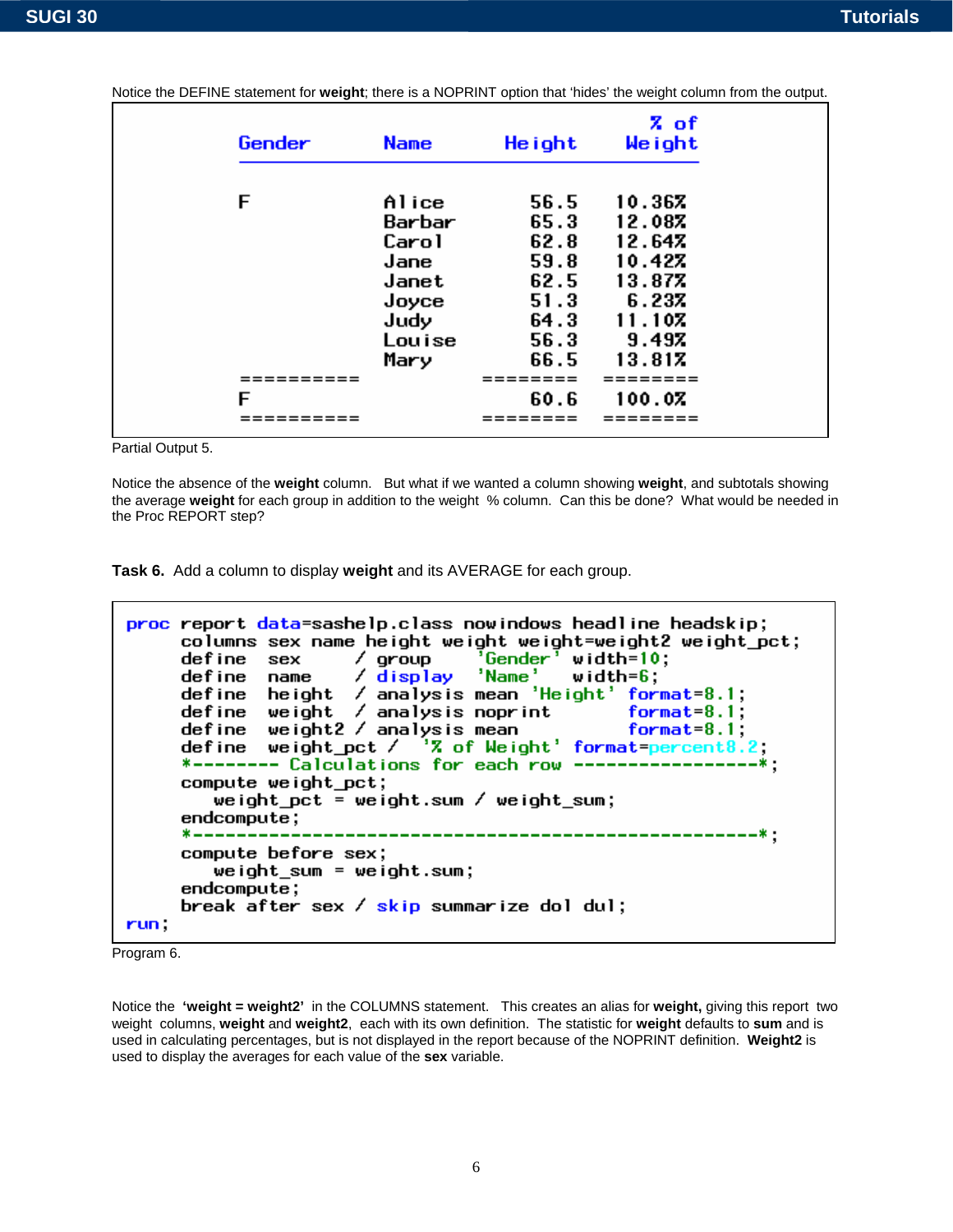| Gender | <b>Name</b> | He ight      | Weight        | <b>Z</b> of<br>Weight |
|--------|-------------|--------------|---------------|-----------------------|
| F      | Alice       | 56.5         | 84.0          | 10.367                |
|        | Barbar      | 65.3         | 98.0          | 12.087                |
|        | Carol       | 62.8         | 102.5         | 12.647                |
|        | Jane        | 59.8         | 84.5          | 10.42%                |
|        | Janet       | 62.5         | 112.5         | 13.87%                |
|        | Joyce       | 51.3         | 50.5          | 6.237                 |
|        | Judy        | 64.3         | 90.0          | 11.107                |
|        | Louise      | 56.3         | 77.0          | 9.497                 |
| F      | Mary        | 66.5<br>60.6 | 112.0<br>90.1 | 13.817<br>100.0%      |
|        |             |              | ====          |                       |

Partial Output 6.

The above output display only the first half of the report.

Up to this point, the report has only shown a single statistic for each column. What if you wanted to see more than one statistic for each variable. Can this be done with PROC REPORT?

**Task 7.** Calculate multiple statistics for each analysis variable.

In order to calculate multiple statistics for each column, we are going to have to manipulate the data. The trick that makes this work is to have a duplicate group column for each statistic. In other words, in this example, two statistics are displayed (mean and median), so we need to have two columns that are identical. Notice the following DATA step that manipulates the data.

```
 data prep; 
    length name $16; 
    set sashelp.class; 
    gender = sex; 
 run;
```
Once the data is manipulated, it can now be processed by the REPORT procedure.

```
proc report data=prep nowindows headline headskip;
     columns sex gender name weight weight=weight_mn weight=weight_md;
     define sex / group<br>define sex / group<br>define gender / group
                                    'Gender' width=\overline{6};
                                     noprint;
                      group<br>group
                                    'Name'
                                              width=16;define name
     define weight \sqrt{ } analysis format=8.2 ;
     define weight_md / median noprint;
     define weight_mn / mean moprint;
     *--------
                 compute after sex;
        name='Median Weight';
        weight.sum = weight_m d;endcompute;
                   compute after gender;
        name='Average Weight';
        weight.sum = weight_mn;
     endcompute;
                                                 . . . . . . . . . . . . . . . . . .
     break after sex / <mark>skip</mark> summarize dul ol;<br>break after gender / summarize dol;
run,
```
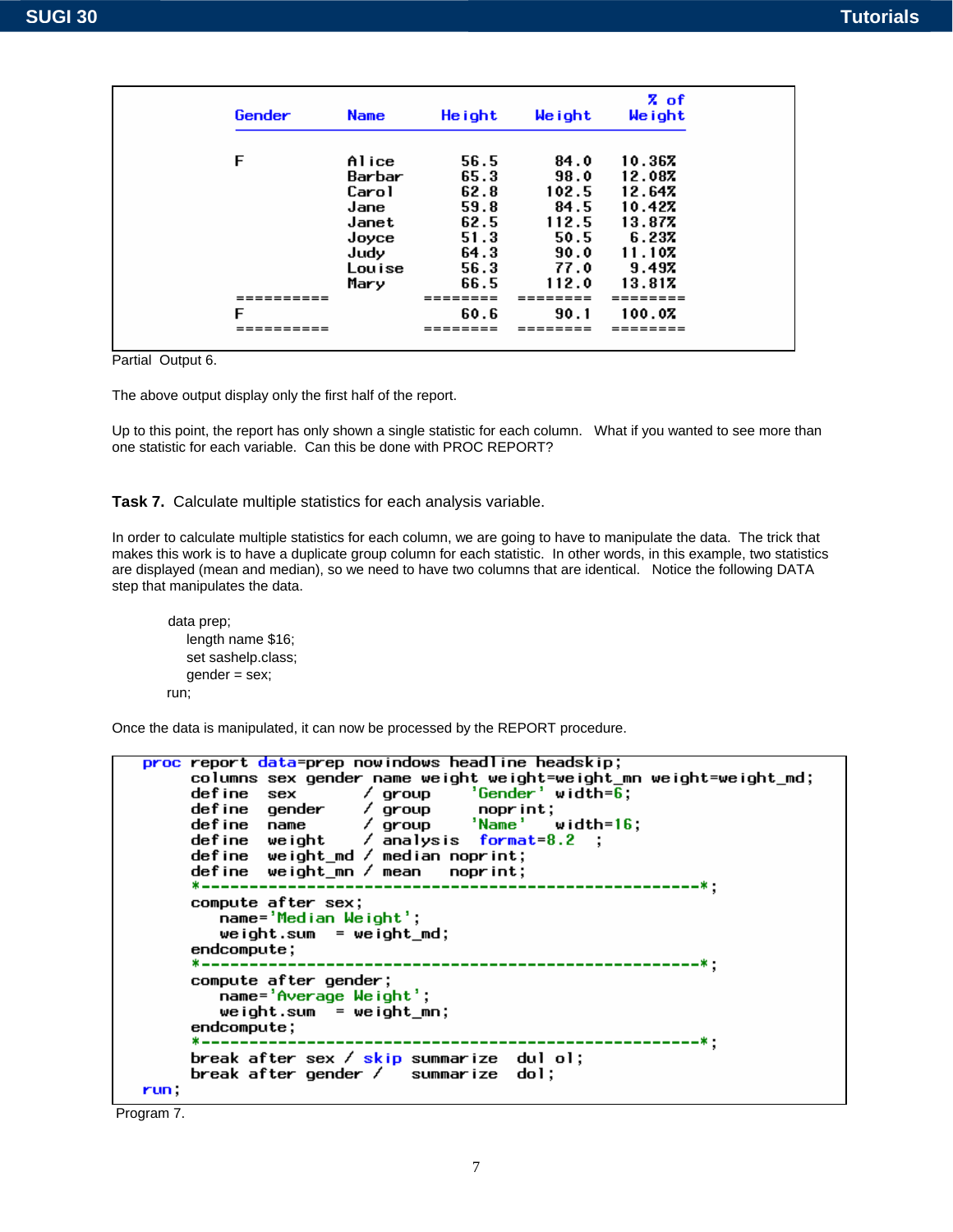Notice there is the **weight** column and two alias': **weight\_md** and **weight\_mn**. **Weight** is displayed, but **weight\_mn** and **weight\_md** have the NOPRINT definition.

You can only calculate one row (statistic) for each column in a compute block. You can only have one compute block for each variable (column). So, if you want two statistics for each column, then you need two compute blocks, but they have to be for different variables. Hence, in the new data set, we have the variable **sex**, and the variable **gender.** Both have the same values for each row. We have a compute block for each variable, one for **sex**, and one for **gender**. Notice the assignment statement for **name** in each. Notice the output below:

| Gender | <b>Name</b>    | Weight |
|--------|----------------|--------|
|        |                |        |
| F      | Alice          | 84.00  |
|        | Barbara        | 98.00  |
|        | Carol          | 102.50 |
|        | Jane           | 84.50  |
|        | Janet          | 112.50 |
|        | Joyce          | 50.50  |
|        | Judy           | 90.00  |
|        | Louise         | 77.00  |
|        | Mary           | 112.00 |
|        |                |        |
| F      | Average Weight | 90.11  |
| F      | Median Weight  | 90.00  |
|        |                | ------ |

Output 7. Partial REPORT Procedure output

**Task 8.** Use conditional logic to create multiple summary rows at the end of the report.

In this example, we want to see multiple averages calculated for the same column. An overall average, a female average, and a male average for the **weight** variable will be shown. In order to accomplish this task, the data set will have to be pre-processed again. The following DATA step does this.

```
 data prep2; 
     length name $15. 
     set sashelp.class; 
   f = 1;
    m = 1;
   goal = 99:
 run;
```
You can use what some programmers call 'holding variables' in PROC REPORT. In the following example, these variables are put to work in the compute blocks.

```
proc report data=prep2 nowindows;
       columns m f goal sex name weight weight=f_weight weight=m_weight ;
                            / display vidth=12;<br>/ display vidth=12;
       define name
       define sex
       define m
                            / group noprint ;
       define the state of the state of the state of the state of the state of the state of the state of the state of<br>define weight / analysis mean format=6.1;
       define f_weight / sum noprint;
       define m_weight / sum noprint;
       * - - - - -
```
Partial REPORT Procedure, Program 8.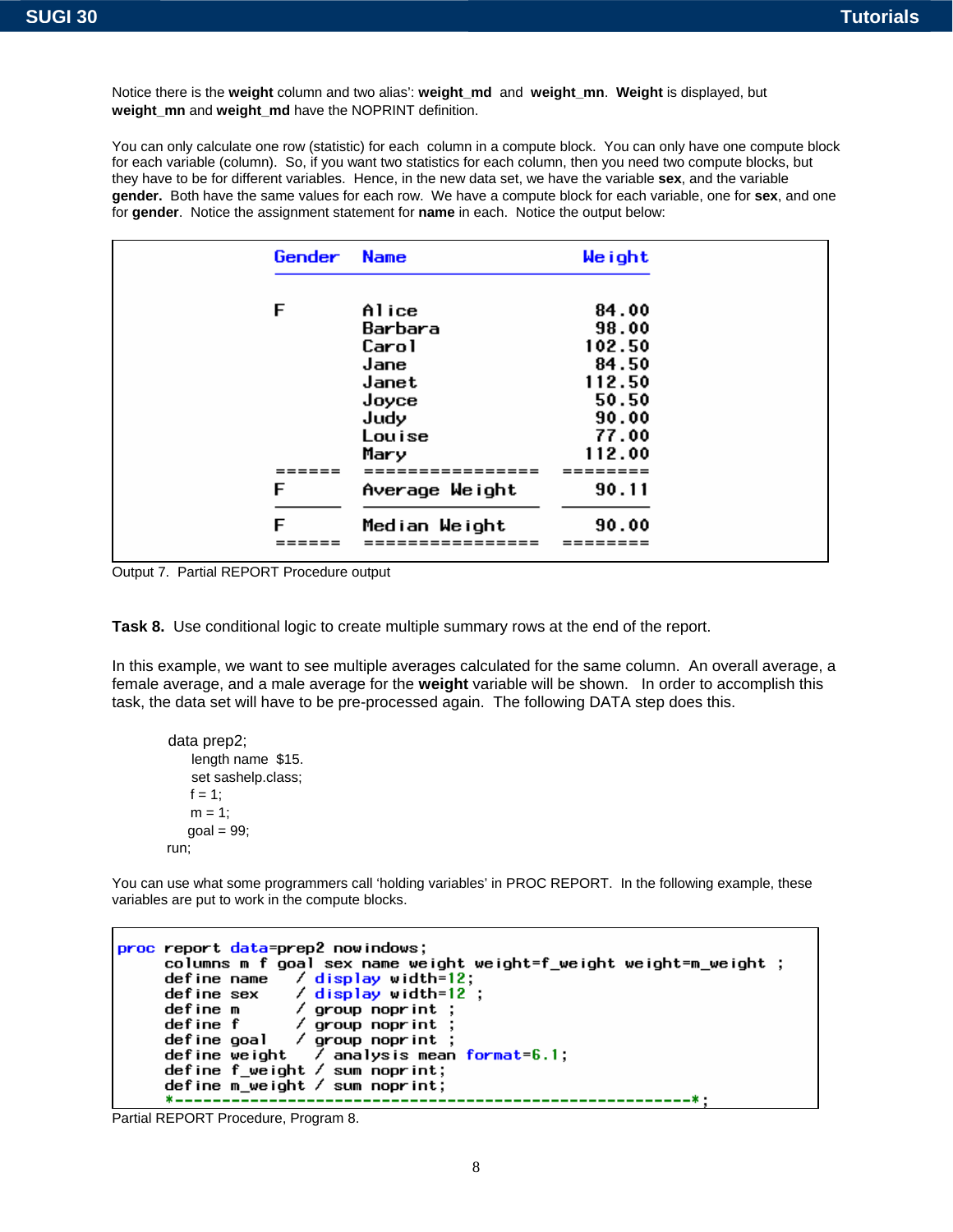$\overline{\phantom{a}}$ 



Partial REPORT Procedure, Program 8.

The variable **wholdm** and **wholdf** are 'holding variables', you can use them in calculations, but they do not appear in the report. Since the variables **f, m**, and **goal** have the same values for all observations, the BREAK statements have the same effect as the RBREAK statement; appending rows at the end of the report. Notice the output.

| <b>Sex</b> | name           | Weight |
|------------|----------------|--------|
| M          | Alfred         | 112.5  |
| F          | Alice          | 84.0   |
| F          | Barbara        | 98.0   |
| F          | Carol          | 102.5  |
| M          | Henry          | 102.5  |
| M          | James          | 83.0   |
| F          | Jane           | 84.5   |
| F          | Janet          | 112.5  |
| M          | Jeffrey        | 84.0   |
| M          | John           | 99.5   |
| F          | Joyce          | 50.5   |
|            | Judy           | 90.0   |
| F<br>F     | Louise         | 77.0   |
| F          | Mary           | 112.0  |
| M          | Philip         | 150.0  |
| M          | Robert         | 128.0  |
| M          | Ronald         | 133.0  |
| M          | Thomas         | 85.0   |
| M          | William        | 112.0  |
|            |                | ====== |
|            | Goal           | 99.0   |
|            | ============   | ====== |
|            | Female Avg     | 90.1   |
|            | ============   | ====== |
|            | Male Avq       | 109.0  |
|            | ======         | ====== |
|            | Overall<br>Ava | 100.0  |
|            | ------         | ------ |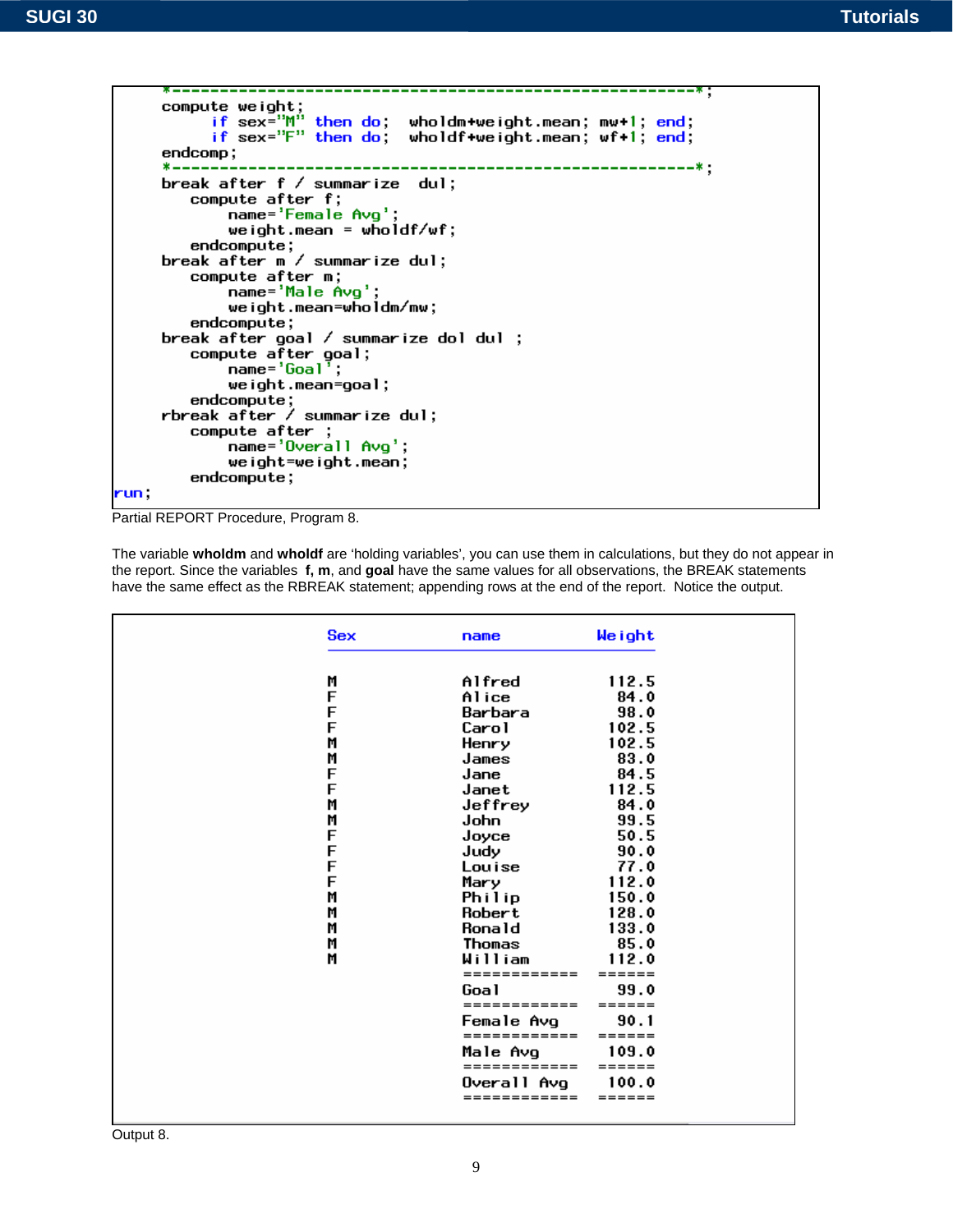**Task 9.** Use ODS to enhance the report.

With the Output Delivery System, you can send your output to any number of locations as well as create special formatting. In the next example, the last PROC REPORT step is 'sandwiched' between basic ODS statements.

ods listing close; ods rtf file = 'c:\sugi30.rtf'; *previous proc report step*  ods pdf close;

The first ODS statement closes the output window, while the second ODS statement opens a file for the output. The third one closes the rtf file.

| <b>Sex</b> | Name        | Weight |
|------------|-------------|--------|
| M          | Alfred      | 112.5  |
| F          | Alice       | 84.0   |
| F          | Barbara     | 98.0   |
| F          | Caro1       | 102.5  |
| M          | Henry       | 102.5  |
| M          | James       | 83.0   |
| F          | Jane        | 84.5   |
| M          | Jeffrey     | 84.0   |
| M          | John        | 99.5   |
| F          | Joyce       | 50.5   |
| F          | Judy        | 90.0   |
| F          | Louise      | 77.0   |
| M          | Robert      | 128.0  |
| M          | Thomas      | 85.0   |
|            | Goal        | 99.0   |
|            | Female Avg  | 83.8   |
|            | Male Avg    | 99.2   |
|            | Overall Avg | 91.5   |

Output 9. ODS.

Notice the fonts of the column headers as well as the summary rows. Also notice other aesthetic considerations Such as the color of the fonts, and background color of each of the cells. We can use ODS to control every single attribute of the report.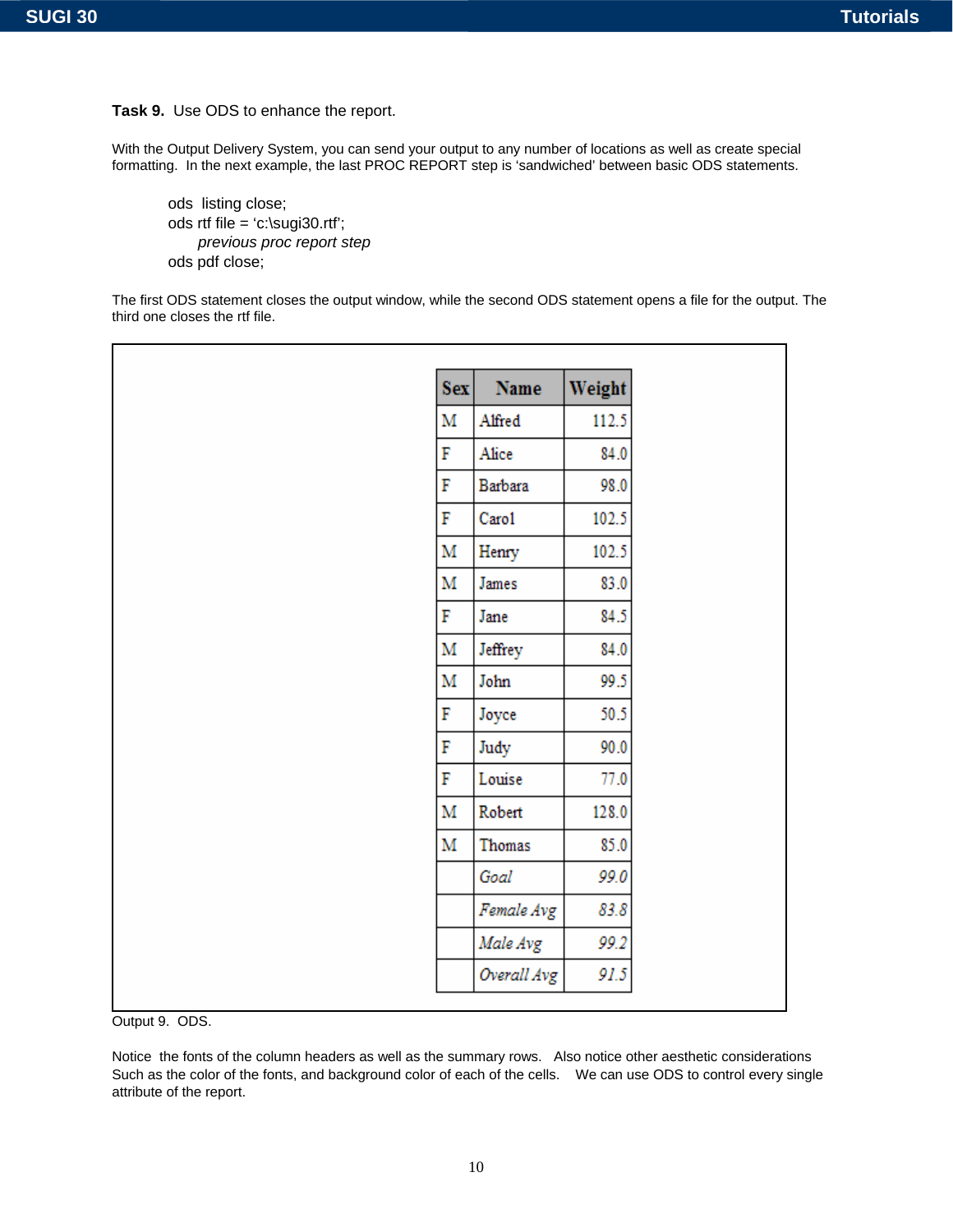**Task 10.** Enhance the report with a few ODS features.

With ODS comes some new features in the syntax, including the **STYLE(** *area* )= option, where area = some part of the report. The areas that will be effected in this task are the columns, summary rows, and headers. We are going to put the STYLE(*area*)= option to work on the PROC statement first. Notice the code below only contains the PROC statement. Also notice which attributes are going to be effected.

```
ods rtf file='c:\sugi30.rtf';proc report data=prep2(where=(age 1t 15)) nowindows
     style(column) ={font_face='Arial'}
     style(summary)={font=('Arial,Helvetica, Helv') font_size=12.25pt}
     style(header) ={font_face='Arial' font_size=13.70pt \overline{\mathbf{j}};
```
PROC statement for Task 10.

The rest of PROC REPORT is the same as it was for the previous task except for the BREAK and the RBREAK statements. Notice the style= options and the attributes that they are controlling in the rest of the PROC REPORT step. Also notice that because they are on a BREAK or RBREAK statement, they do not have the area in parenthesis.

```
break after f / summarize style=[font_weight=bold_font_size=12.50pt
                                background=cyan font face='Arial'];
        compute after f;
            name='Female Avq';
            weight.mean = wholdf/wf;
        endcompute;
     break after m / summarize style=[font_weight=bold_font_size=12.50pt
                                background=light green font face='Arial'];
        compute after m;
            name='Male Avg';
            weight.mean=wholdm/mw;
        endcompute;
     break after goal / summarize style=[font_weight=bold_font_size=12.50pt
                                   background=pink font face='Arial'];
        compute after goal;
            name=^{1}Goal<sup>7</sup>;
            weight.mean=goal;
        endcompute;
     rbreak after / summarize style=[font_weight=bold font_size=13.50pt
                               background=yellow font_face='Arial'];
        compute after ;
            name='Overall Avg';
            weight=weight.mean;
        endcompute;
run.
ods rtf close;
```


The effects of these style options can be seen in the output below. Notice that each of the summary rows in the report have different colors and font sizes. The higher the level of detail, the smaller the font. This output is intended to show some of the things you can do with the style options of ODS and the REPORT procedure. Hopefully, this output will give you some ideas of the possibilities that are available with the ODS. The sky is truly the limit when it comes to generating attractive reports with the SAS system.